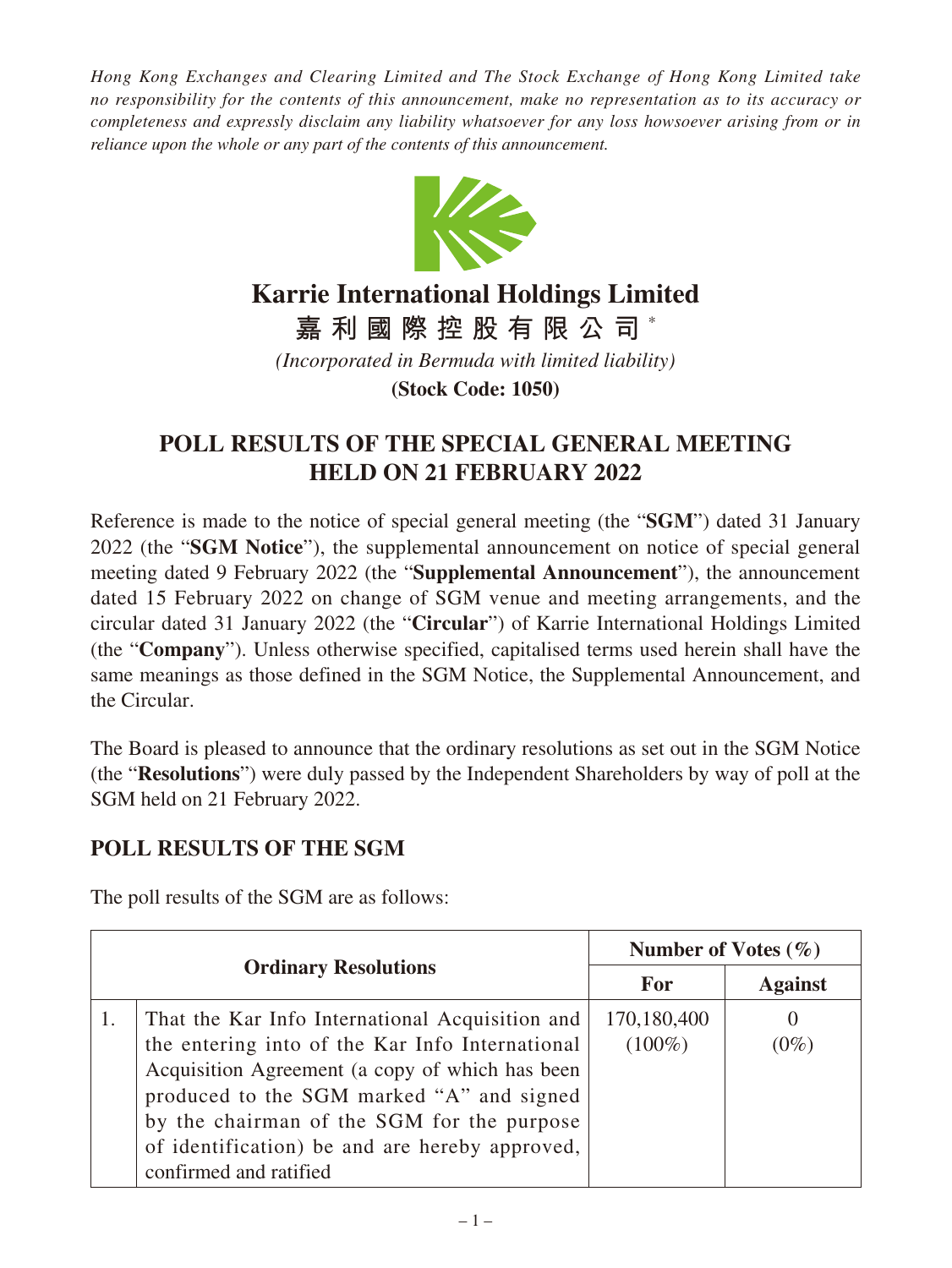| <b>Ordinary Resolutions</b> |                                                                                                                                                                                                                                                                                                                                                                                                                                                                                                | Number of Votes $(\% )$  |                              |
|-----------------------------|------------------------------------------------------------------------------------------------------------------------------------------------------------------------------------------------------------------------------------------------------------------------------------------------------------------------------------------------------------------------------------------------------------------------------------------------------------------------------------------------|--------------------------|------------------------------|
|                             |                                                                                                                                                                                                                                                                                                                                                                                                                                                                                                | <b>For</b>               | <b>Against</b>               |
| 2.                          | That the Acquisition and the entering into of the<br>Acquisition Agreement (a copy of which has been<br>produced to the SGM marked "B" and signed<br>by the chairman of the SGM for the purpose<br>of identification) be and are hereby approved,<br>confirmed and ratified                                                                                                                                                                                                                    | 170,180,400<br>$(100\%)$ | $\Omega$<br>$(0\%)$          |
| 3.                          | That any one director and/or the company secretary<br>of the Company be and is hereby authorised to<br>perform all such acts, deeds and things and execute<br>all documents as he/she considers necessary<br>or expedient to effect and implement the Kar<br>Info International Acquisition Agreement, the<br>Acquisition Agreement, and the transactions<br>contemplated thereunder with such changes as he/<br>she may in his/her absolute opinion deem necessary,<br>desirable or expedient | 170,180,400<br>$(100\%)$ | $\mathbf{\Omega}$<br>$(0\%)$ |

As more than 50% of the votes were cast by way of poll in favour of the Resolutions, such Resolutions were duly passed as ordinary resolutions of the Company at the SGM.

As at the date of the SGM, the total number of Shares in the issued share capital of the Company was 2,017,309,200 Shares.

Mr. Ho, along with his associates (including Mr. Ho Cheuk Ming, Mr. Ho Wai Hon Brian and Ms. Ho Po Chu), who in aggregate were interested in 1,480,224,000 Shares (representing approximately 73.38% of the Shares in issue of the Company) as at the date of the SGM, were required to abstain and did abstain from voting on the Resolutions at the SGM.

Accordingly, the total number of Shares entitling the Independent Shareholders to attend and vote for or against the Resolutions at the SGM was 537,085,200 Shares.

There was no Share entitling any Independent Shareholder to attend and abstain from voting in favour of the Resolutions at the SGM as set out in Rule 13.40 of the Listing Rules. No other Shareholder has stated its intention in the Circular to vote against or abstain from voting on any of the Resolutions at the SGM; nor was required under the Listing Rules to abstain from voting on any of the Resolutions at the SGM.